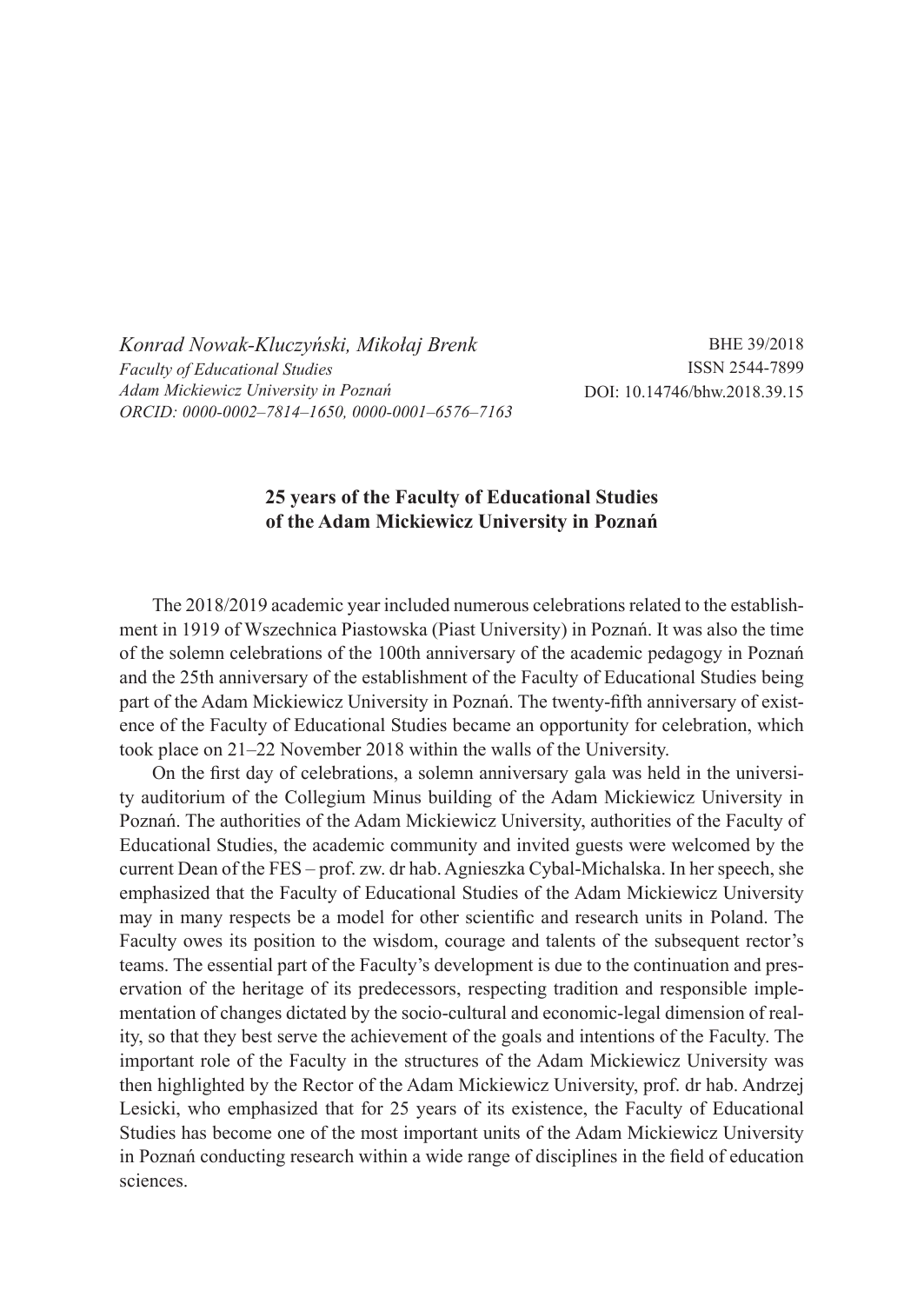Another event of the anniversary gala was the projection of the film "25 lat Wydziału Studiów Edukacyjnych Uniwersytetu im. Adama Mickiewicza w Poznaniu" (25 years of the Faculty of Educational Studies of the Adam Mickiewicz University in Poznań) by dr Konrad Nowak-Kluczyński (selection of content and list of historical themes) and dr Mariusz Przybyła (design and execution) with the knowledge and support of the Faculty's dean authorities.

The gala also included awarding the Medal of the Faculty of Educational Studies to prof. dr hab. Heliodor Muszyński, Director of the Institute of Pedagogy of the Adam Mickiewicz University in the years 1970–1987, Head of the Department of Social Education (until 1968), Department of Theory of Education (until 1970) and of the Institute of Education and Care, which is still operating under this name. Professor Heliodor Muszyński thus joined the group of other personalities awarded with the Medal, including professors: Bogusław Śliwerski, Harvey Svi Shapiro, Melinda R. Pierson and Zbigniew Kwieciński.

The subsequent deans of the Faculty of Educational Studies of the Adam Mickiewicz University took the floor: prof. dr hab. Zbigniew Kwieciński, prof. dr hab. Kazimierz Przyszczypkowski, prof. dr hab. Wiesław Ambrozik and prof. dr hab. Zbyszko Melosik summarized their scientific, organizational and didactic achievements in the course of their function. The merits of the Faculty of Educational Studies of the Adam Mickiewicz University for Polish pedagogy were praised by numerous representatives of universities from all over Poland.

The perspective of time prompted the Professors taking part in the anniversary celebrations to make summaries, show turning points and highlighting people important to the Faculty in the past decades. Therefore, it is worth briefly outlining the genesis and development of this discipline in the Poznań academic centre<sup>1</sup>.

In the autumn of 1992, the Council of the Institute of Pedagogy gave a positive opinion on the separation, as of 1 September 1 1993, of the Institute of Pedagogy and the Educational College from the Faculty of Social Sciences into a separate department, which adopted the name of the Faculty of Educational Studies. However, the beginnings of the academic pedagogy in Poznań date back to 1919, when the first Chair of Pedagogy and Didactics in Poland was established as part of the Poznań University, which is considered a unique event for the development of Polish pedagogy. However, it was already on 10 December 1918, during the fourth meeting of the University Committee, that a resolution was adopted at the request of prof. Heliodor Święcicki to create as part of the planned Wszechnica Piastowska (Piast University) the Chair of Pedagogy and Didactics, headed by prof. Antoni Danysz. He was the first one in Poland to use the term of the "pedagogical teleology" which was to cover the field of general pedagogy, focused on the objectives of education. Prof. Danysz was one of those historians of education whose work is characterized by careful consideration of the subject, broad comparative basis and perfect finish-

<sup>1</sup> See e.g. K. Nowak-Kluczyński, *Pedagogika na Uniwersytecie Poznańskim 1919–1933*, in: *Społeczeństwo i edukacja. Teorie a implikacje praktyczne*, eds. A. Ćwikliński, M. Przybyła Poznań 2015, pp. 45–69; K. Nowak- -Kluczyński, *Kierownicy Katedry Pedagogiki i Dydaktyki na Uniwersytecie Poznańskim w okresie dwudziestolecia międzywojennego*, in: *Wielkopolska i Wielkopolanie w dziejach polskiej edukacji*, eds. E. Głowacka-Sobiech, K. Kabacińska-Łuczak, Poznań 2017, pp. 231–256.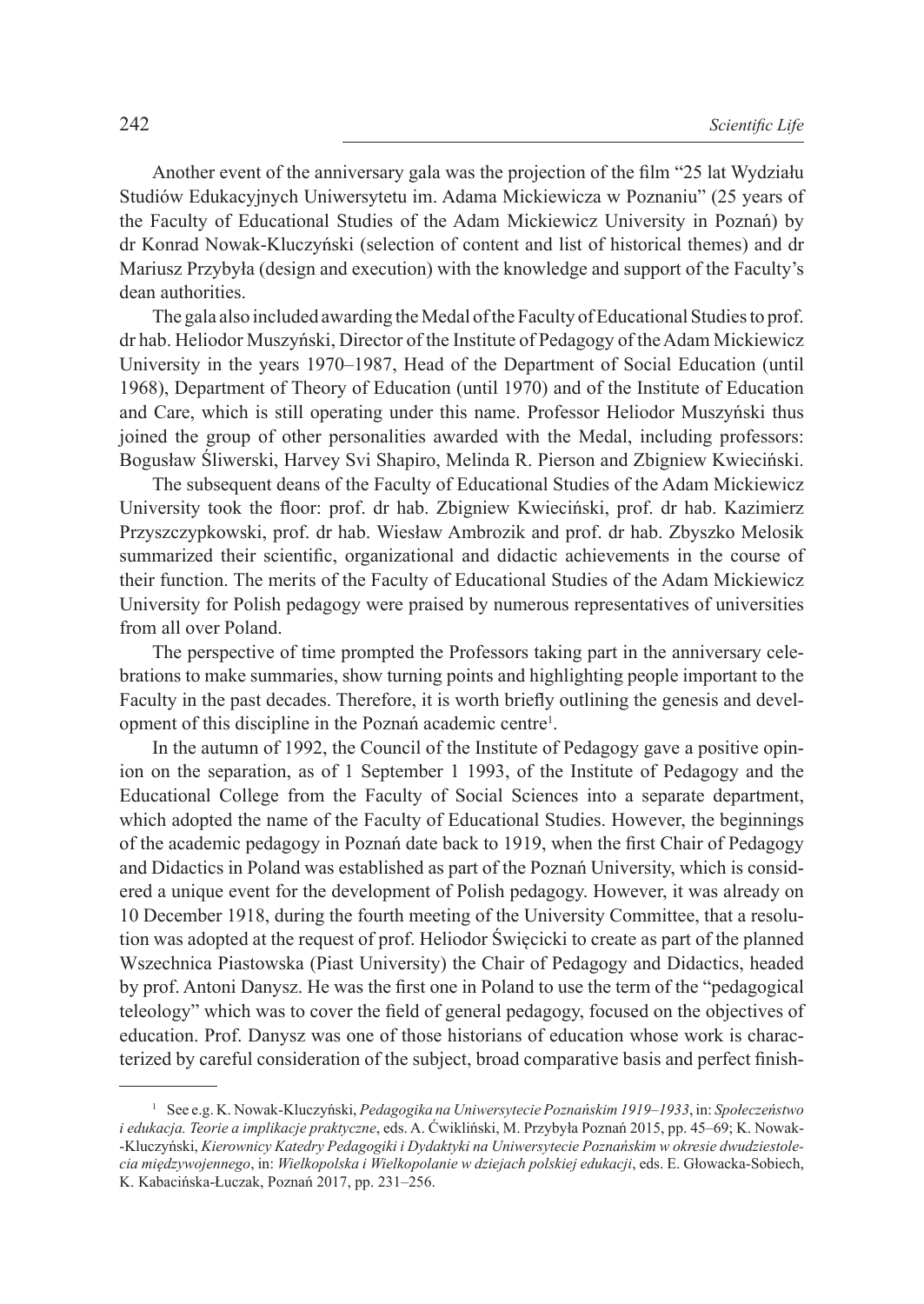ing. At the beginning of its activity, the Chair of Pedagogy and Didactics of the University of Poznań focused on problems related to the theory of education, adult education and the history of education. Antoni Danysz worked as the head of the Chair of Pedagogy and Didactics at the University of Poznań until 30 September 1924. It was then that he was retired at his own request (deterioration of health). However, in order to supervise the staffing of the Chair, he proposed the Faculty Council to appoint prof. Stanisław Kot from Cracow, an eminent historian of education, as the new head of the Chair of Pedagogy and Didactics. When prof. Kot rejected this proposal, Antoni Danysz put forward the candidacy of Bogdan Nawroczyński, a scholar associated with the pedagogy of culture. The offer was accepted and thus prof. Nawroczyński became the head of the Chair, being awarded at the same time the title of the associate professor of pedagogy. He headed the Chair temporarily (from 1 January 1925) in the 1924/1925 academic year, after which he moved to the University of Warsaw. Within his scientific work at the University of Poznań, he focused on the idea of the "new upbringing", with particular emphasis put on issues related to the school work. In the years 1927–1933, the Chair of Pedagogy was headed by Ludwik Jaxa- -Bykowski, a pioneer of educational psychology and experimental pedagogy in Poland. He promoted, among others the idea of student self-government, he classified the fields of pedagogical anthropology, and made a significant contribution to the development and separation of research methods. As head of the Department, he created a pedagogy laboratory, a science and specialist library, and a school museum. In 1933, the Chair of Pedagogy and Didactics was liquidated, and its then head moved to the Chair of Psychology and Experimental Pedagogy. Despite the enormous amount of work done by the academic youth and the Council of the Faculty of Human Sciences of the University of Poznań, until the outbreak of World War II in 1939, the Chair of Pedagogy and Didactics could not be restored at the University of Poznań. However, pedagogy – as an academic science – was operating during World War II within the Faculty of Human Sciences of the "Secret" University of the Western Territories in Warsaw, considered as one of the great achievements of the underground activity in the western part of occupied Poland. From 11 January 1941 to the end of the 1942/1943 academic year, the function of rector was held by prof. Ludwik Jaxa-Bykowski, operating under the pseudonym "Kulczycki". In 1946, all the pre-war chairs of the University of Poznań, including the Chair of Pedagogy, were reactivated. Ludwik Jaxa-Bykowski was then reappointed the head of the Chair of Pedagogy. In the years 1947–1950, the post of head of the Chair of Pedagogy at the University of Poznań was vacant. The function of curator was then entrusted to one of the founders and organizers of the University of Poznań, professor Stefan Błachowski, who worked at the University until 1960. In the years 1950–1953, the Chair of Pedagogy at the University of Poznań was headed by Stefan Wołszyn, a historian of education. Starting from 1950, the research situation in the Chair of Pedagogy became normalized. As result of Stefan Wołoszyn moving to the University of Warsaw, as of 1 September 1953 the post of head of the Chair of Pedagogy at the Faculty of Philosophy and History of the University of Poznań was taken up by Józef Kwiatek. On 1 October 1970, the Chair of Pedagogy, headed by Stanisław Kowalski (from 1 October 1961) was transformed into the Institute of Pedagogy. At that time, the Institute included five departments: Department of Didactics,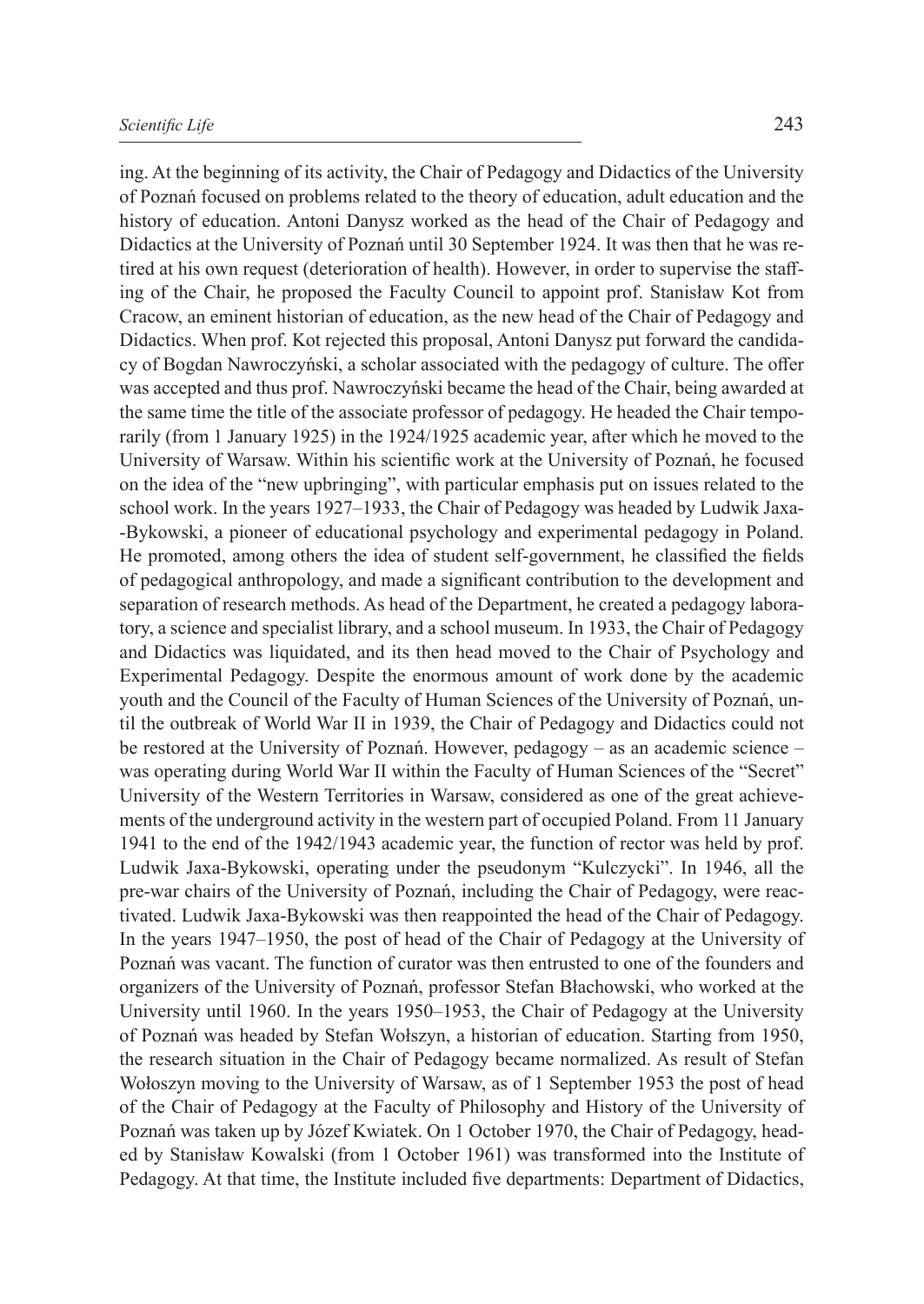Department of Adult Education, Department of Theory of Education, Department of Social Pedagogy and Department of History of Education, and it was included in the structures of the Faculty of Philosophy and History of the University of Adam Mickiewicz in Poznań (until 1975). The new Institute of Pedagogy was headed by Heliodor Muszyński, who held this position until 1987. This is the time of numerous awards and distinctions awarded to prof. Heliodor Muszyński and his team for the development, implementation, scientific verification and methodical approach to the educational system of elementary and high school. In the academic year 1987/1988 there was a change at the post of the head of the Institute. In 1987–1991, it was run by Benon Bromberek, who used to work at the Adam Mickiewicz University in Poznań since 1961. In the years 1969–1972, he was the deputy dean of the Faculty of Philosophy and History of the Adam Mickiewicz University and in the years 1969–1974 the deputy director of the Institute of Pedagogy. In 1972– 1982, in turn, he organized the Inter-Faculty Pedagogical Studies at the Adam Mickiewicz University, he was also the creator and head of the Department of College Pedagogy founded in 1974. Benon Bromberk's scientific interests revolved around teaching issues, student socialization and university didactics. From February 1991, the Institute of Pedagogy of the Adam Mickiewicz University was headed by the creator of the Polish school of sociology of education, Zbigniew Kwieciński. He was also the first dean of the Faculty of Educational Studies, until 1999. In the early 1990s, Institute became a powerful scientific, research and teaching centre. It belonged to one of the potentially strongest university teaching environments. The names of the Institute's academics can be found among significant or important scholars in the Polish general pedagogy of the 20th century. In the following academic years, the function of dean was held by: Kazimierz Przyszczypkowski (1999–2002), Wiesław Ambrozik (2002–2008) and Zbyszko Melosik (2008–2016).

The next item on the agenda of the first day of the twenty-fifth anniversary celebration was the projection of the film "WSE w roku jubileuszowym z perspektywy społeczności studenckiej" (FES in the anniversary year from the perspective of the student community), prepared by the student community of the Faculty, which in its anniversary year counts almost five thousand full-time, part-time and post-graduate students. The anniversary gala was crowned with the anniversary concert "W rytmie tanga..." (In the rhythm of tango…) with the participation of the Adam Mickiewicz University Chamber Choir conducted by prof. dr hab. Krzysztof Szydzisz and a gala dinner at the university's Collegium Maius building.

The jubilee was also celebrated with the publication by the Adam Mickiewicz University of an Anniversary Book "XXV lat Wydziału Studiów Edukacyjnych Uniwersytetu im. Adama Mickiewicza w Poznaniu 1993–2018" (XXV years of the Faculty of Educational Studies of the Adam Mickiewicz University in Poznań 1993–2018) edited by the dean authorities composed of professors: Agnieszka Cybal-Michalska Dead of the Faculty, Agnieszka Gromkowska-Melosik – Deputy Dean for doctoral studies and international cooperation, Kinga Kuszak – Deputy Dean for student affairs and organization of education, Magdalena Piorunek – Deputy Dean for scientific planning, reporting and cooperation with the environment, as well as Waldemar Segiet – Deputy Dean for publishing and organization of part-time and postgraduate studies. The Book presents the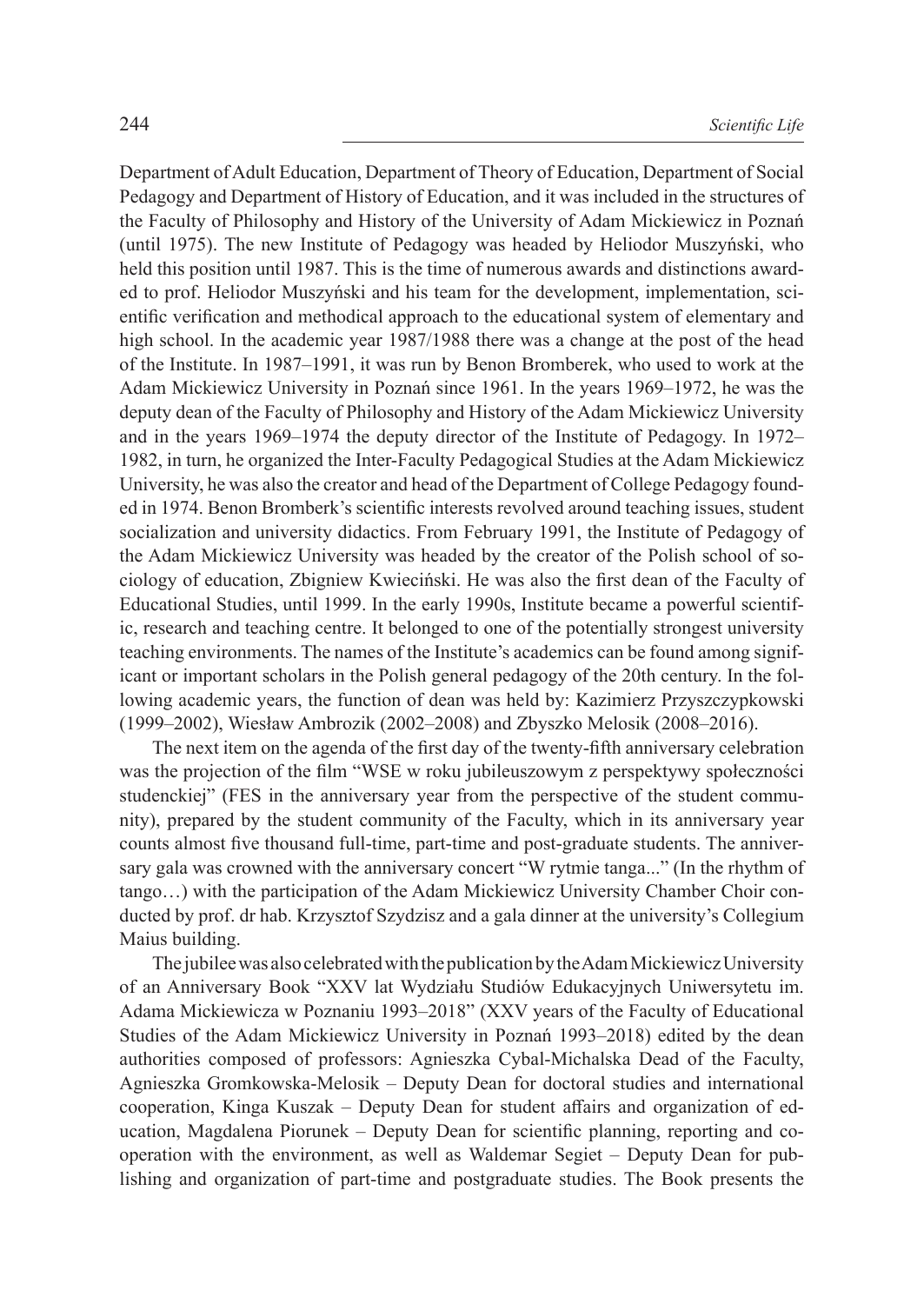Faculty of Educational Studies as at the anniversary year – its activities in the field of scientific, didactic, organization and international cooperation. The pages of the Book present the composition of 23 departments and 6 laboratories included in the Faculty and its administration. The publication is enriched by galleries from the previous celebrations of the 10th and 20th anniversary of the Faculty, and is closed by a note by dr Konrad Nowak-Kluczyński entitled "Pedagogika na Uniwersytecie Poznańskim i Uniwersytecie im. Adama Mickiewicza w Poznaniu (lata 1919–1993)" (Pedagogy at the University of Poznan and the Adam Mickiewicz University in Poznań (1919–1993)

On the second day of the celebrations of the 25th anniversary of the Faculty of Educational Studies of the Adam Mickiewicz University and the 100th anniversary of the academic pedagogy in Poznań, i.e. on 22 November 2018, an anniversary conference was held in the Lubrański Hall entitled "1993–2018. Tożsamość pedagogiki współczesnej" (1993–2018. Identity of contemporary pedagogy) under the patronage of His Magnificence Rector prof. dr hab. Andrzej Lesicki. The conference was included in the celebrations of the 100th anniversary of the University of Poznań. *As part of the conference, the strictly scientific discourse will refer to the level of cognition associated with responsible reflection on a possible epistemological approach to explain a wide spectrum of educational processes. In this context it is not insignificant to discuss the dynamics of the development of "pedagogical" theoretical activity, which depends on the high philosophical and methodological culture. Reflection on the identity of pedagogy will inspire and update the reflection on the search for theoretical solutions focused on educational practice –* to cite the invitation by the Dean of the Faculty of Educational Studies of the Adam Mickiewicz University, prof. dr hab. Agnieszka Cybal-Michalska.

In the first plenary session the lectures were given by: prof. dr hab. Zbigniew Kwieciński, dr h.c. mult., regular member of the Polish Academy of Sciences, first dean of the Faculty of Educational Studies in the 1993–1999 term., entitled "Zamęt pedagogii współczesnych" (Confusion of contemporary pedagogies); prof. dr hab. Zbyszko Melosik, dr h. c., Deputy Chairman of the Pedagogical Sciences Committee of the Polish Academy of Sciences, Dean of the Faculty of Educational Studies at the Adam Mickiewicz University in Poznań in the years 2008–2016, entitled "Pedagogika i edukacja dyskursy wolności, wiedzy i władzy" (Pedagogy and education, discourses of freedom, knowledge and power), as well as by prof. dr hab. Stefan Kwiatkowski, dr h. c. mult., Deputy Chairman of the Pedagogical Sciences Committee of the Polish Academy of Sciences, Rector of the Maria Grzegorzewska University in Warsaw, entitled "Bariery w transformowaniu teorii pedagogicznych w (na) praktykę edukacyjną" (Barriers in transforming pedagogical theories into educational practice).

In the second plenary session the lectures were given by: prof. dr hab. Kazimierz Przyszczypkowski, Dean of the Faculty of Educational Studies of the Adam Mickiewicz University in Poznań in the years 1999–2002, Deputy Rector of the Adam Mickiewicz University in the years 2002–2008, entitled "Edukacja – rzecz ku myśleniu" (Education towards thinking); prof. dr hab. Wiesław Ambrozik, Dean of the Faculty of Educational Studies of the Adam Mickiewicz University in Poznań in the years 2002–2008, entitled "100 lat obecności pedagogiki na Uniwersytecie Poznańskim" (100 years of the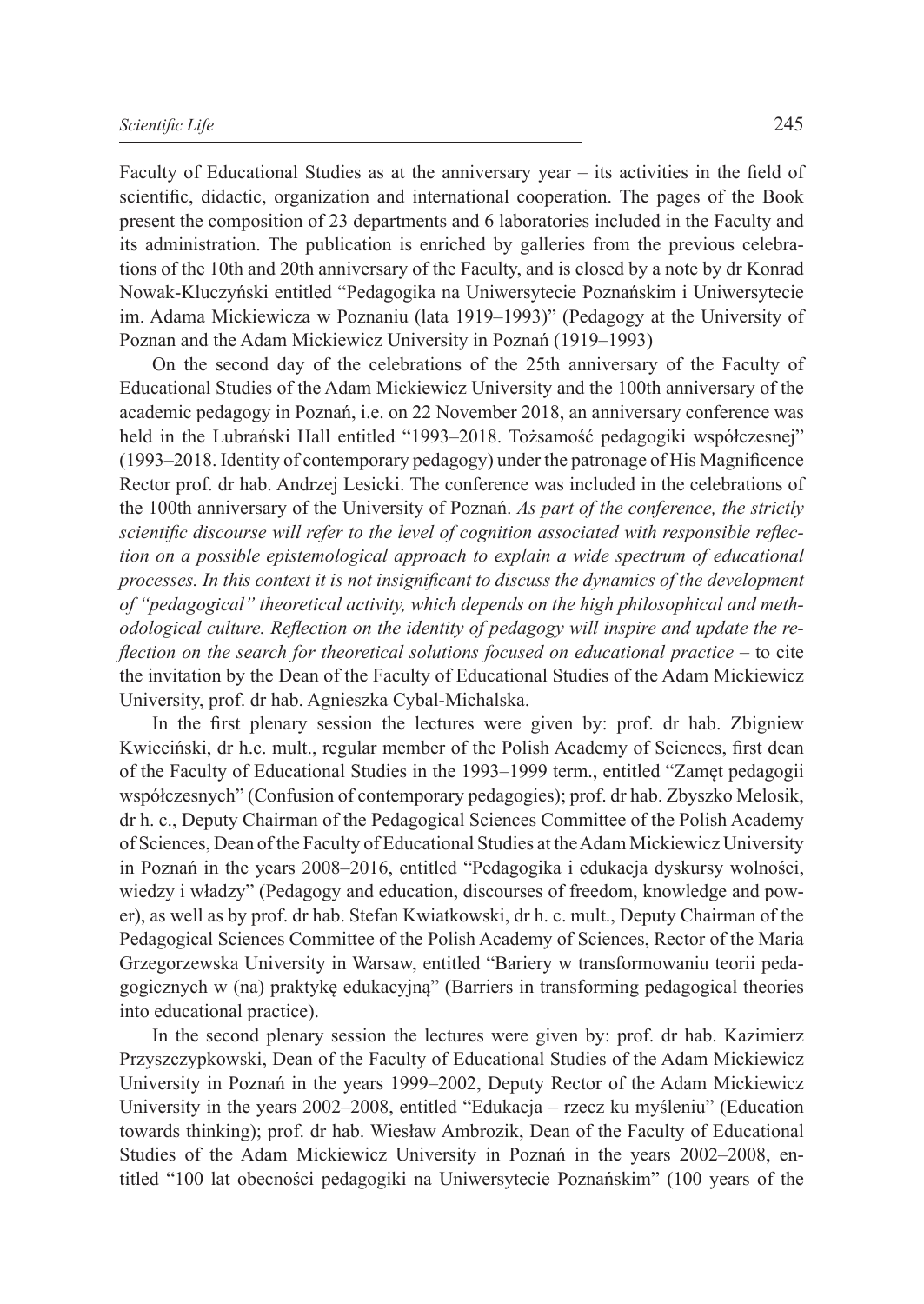presence of pedagogy at the University of Poznan), who quoted the poem of prof. dr hab. Maria Burtowy "Ważne miejsce" (Important place) inspired by the history of the academic pedagogy in Poznan; prof. dr hab. Dorota Klus-Stańska, Deputy Chairman of the Pedagogical Sciences Committee of the Polish Academy of Sciences, entitled "Nowe perspektywy teoretyczne i metodologiczne dydaktyki ogólnej" (New theoretical and methodological perspectives of general didactics); prof. dr hab. Barbara Kromolicka, Deputy Chairman of the Pedagogical Sciences Committee of the Polish Academy of Sciences, entitled "Współczesne meandry pedagogiki społecznej" (Contemporary meanders of social pedagogy), as well as prof. dr hab. Marek Konopczyński, Deputy Chairman of the Pedagogical Sciences Committee of the Polish Academy of Sciences, entitled "Oblicza polskiej pedagogiki resocjalizacyjnej" (Faces of Polish social rehabilitation pedagogy).

The next item of the anniversary conference agenda was the panel discussion entitled "Udział WSE w rozwoju subdyscyplin naukowych pedagogiki" (Participation of the FES in the development of the scientific subdisciplines of pedagogy).

In the first part of the panel discussion, led by prof. dr hab. Magdalena Piorunek and prof. dr hab. Kinga Kuszak, lectures on the genesis and directions of development as well as the contribution of individual departments to the development of pedagogy as a field of science were given by the heads of respective units of the FES – prof. Eugeniusz Piotrowski and prof. Andrzej Ćwikliński (Department of General Didactics), prof. Jędrzej Stępak, prof. Barbara Nowak (Department of Creative Activities in the Social Space), prof. Lidia Suchanek (Artistic Education Department) prof. Maria Burtowy and prof. Małgorzata Cywińska (Department of Child Education), prof. Halina Sowińska and prof. Hanna Krauze-Sikorska (Department of Elementary Education and Pedagogical Therapy), prof. Agnieszka Gromkowska-Melosik (Department of Multicultural Education and Research on Social Inequalities), prof. Wiesław Jamrożek (Department of the History of Education), prof. Ewa Solarczyk–Ambrozik (Department of Continuing Education and Vocational Counselling), prof. Sławomir Banaszak (Department of Methodology of Education Sciences), prof. Aleksander Zandecki and prof. Agnieszka Cybal-Michalska (Department of Pedagogical Problems of Youth), prof. Eugenia Potulicka and prof. Aleksandra Boroń (Department of Comparative Pedagogy), prof. Danuta Kopeć (Department of Special Education), prof. Katarzyna Segiet (Department of Social Pedagogy), prof. Stanisław Dylak (Department of Pedeutology) and prof. Piotr Stępniak (Penitentiarism Department).

In the second part of the panel discussion, led by prof. dr hab. Agnieszka Gromkowska-Melosik and prof. dr hab. Waldemar Segiet the floor was taken by: prof. Heliodor Muszyński and prof. Ewa Muszyńska (Department of Fundamental Education and Care), prof. Kazimierz Przyszczypkowski (Department of Educational Policy and Citizenship Education), prof. Magdalena Piorunek (Social Counseling Department), prof. Andrzej Twardowski (Department of Child Psychopathology), prof. Wiesław Ambrozik and dr hab. Maciej Muskała (Department of Resocialisation), prof. Zbigniew Kwieciński and prof. Zbyszko Melosik (Department of Sociology of Education), prof. Iwona Chrzanowska and prof. Jacek Pyżalski (Department of Special Educational Needs), prof. Wacław Strykowski, prof. Wojciech Skrzydlewski, dr hab. Natalia Walter (Department of Education Technology), prof. Jerzy Modrzewski and dr hab. Agata Matysiak–Błaszczyk